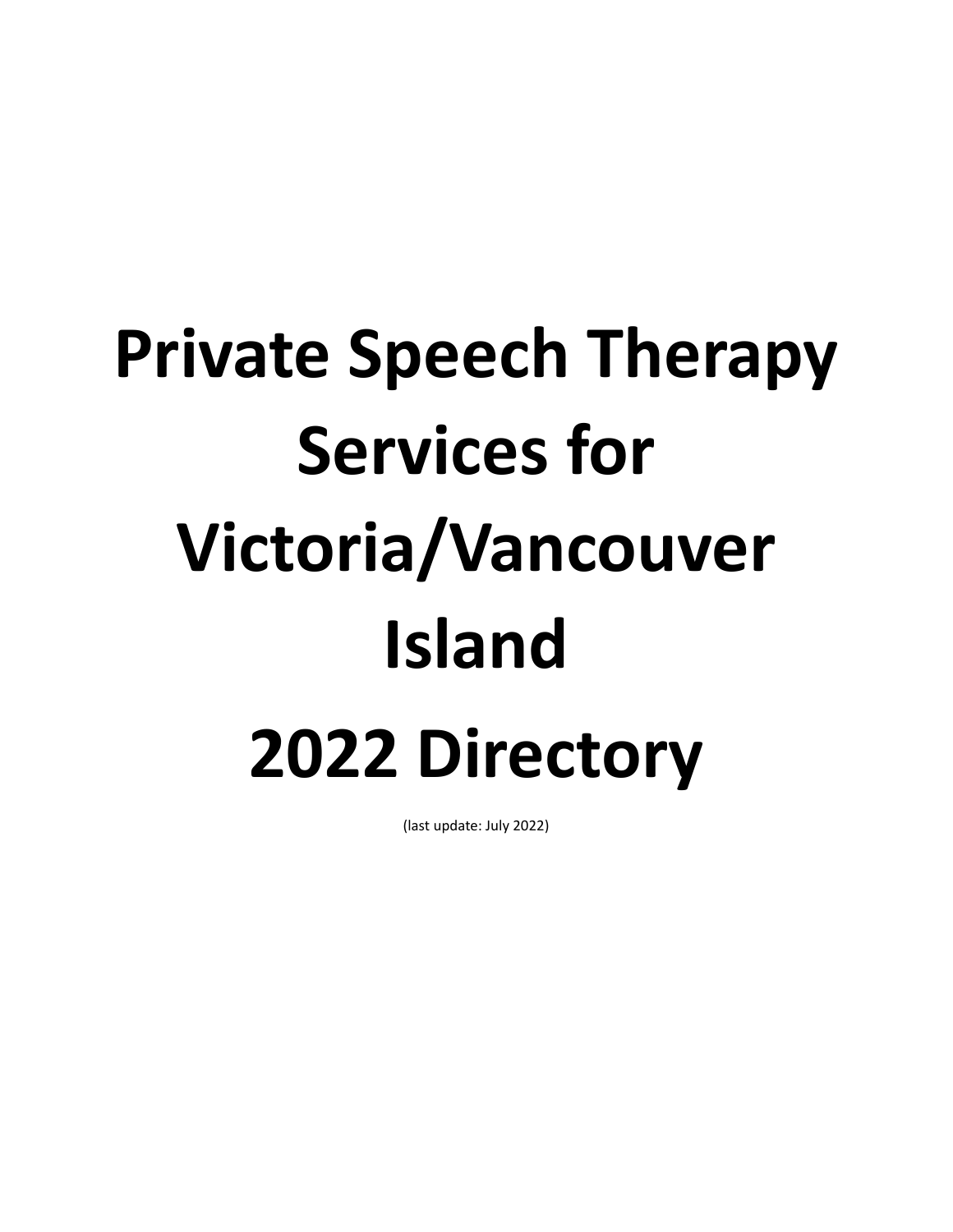## **Vancouver Island Speech-Language Pathologists in Private Practice Directory 2022**

The Vancouver Island Speech-Language Pathologists in Private Practice is a professional organization of clinicians in Greater Victoria and other Vancouver Island locations. All members of VISLP-PP have the required registration with the *College of Speech and Hearing Health Professionals of BC* (<https://www.cshbc.ca/>). Registration may be indicated by the credential "Registered Speech-Language Pathologist", or "RSLP". Please see individual member listings for other voluntary professional certifications and affiliations.

Speech and language services provided by members include therapy for stuttering, voice problems, articulation, language, swallowing disorders, cognitive-communication problems, and augmentative communication. Help with English as an additional language and foreign accent reduction is also available. Services may include screening, assessment, consultation, treatment, presentations, and workshops. Feel free to make additional copies of this Directory as needed or contact anyone listed in the Directory.

## **Why choose a private Speech-Language Pathologist?**

Private Speech-Language Pathologists offer an alternative to, or may be used in cooperation with, the government-funded Speech-Language Pathology services provided by child development centres, schools, health units, and hospitals.

- Service is accessible to everyone, and there is no waiting list.
- Clients are able to interview and select the therapist of their choice.
- Therapy programs and schedules are flexible and designed to fit clients' needs.

## **Are costs covered?**

Insurance coverage for speech therapy is included in many extended health insurance policies. The amount of coverage varies depending on the policy and the insurance company. Private speech and language therapy fees are not covered by the Medical Services Plan of British Columbia. Funding for speech and language therapy is available, in some cases, through government programs and private agencies.

**For further information** about speech and language disorders, services, or funding, feel free to contact any of the members listed in the Directory or visit the websites below.

*Speech and Hearing BC* <http://speechandhearingbc.ca/> *Speech-Language and Audiology Canada* [www.sac-oac.ca](http://www.sac-oac.ca) *American Speech-Language-Hearing Association* [www.asha.org](http://www.asha.org)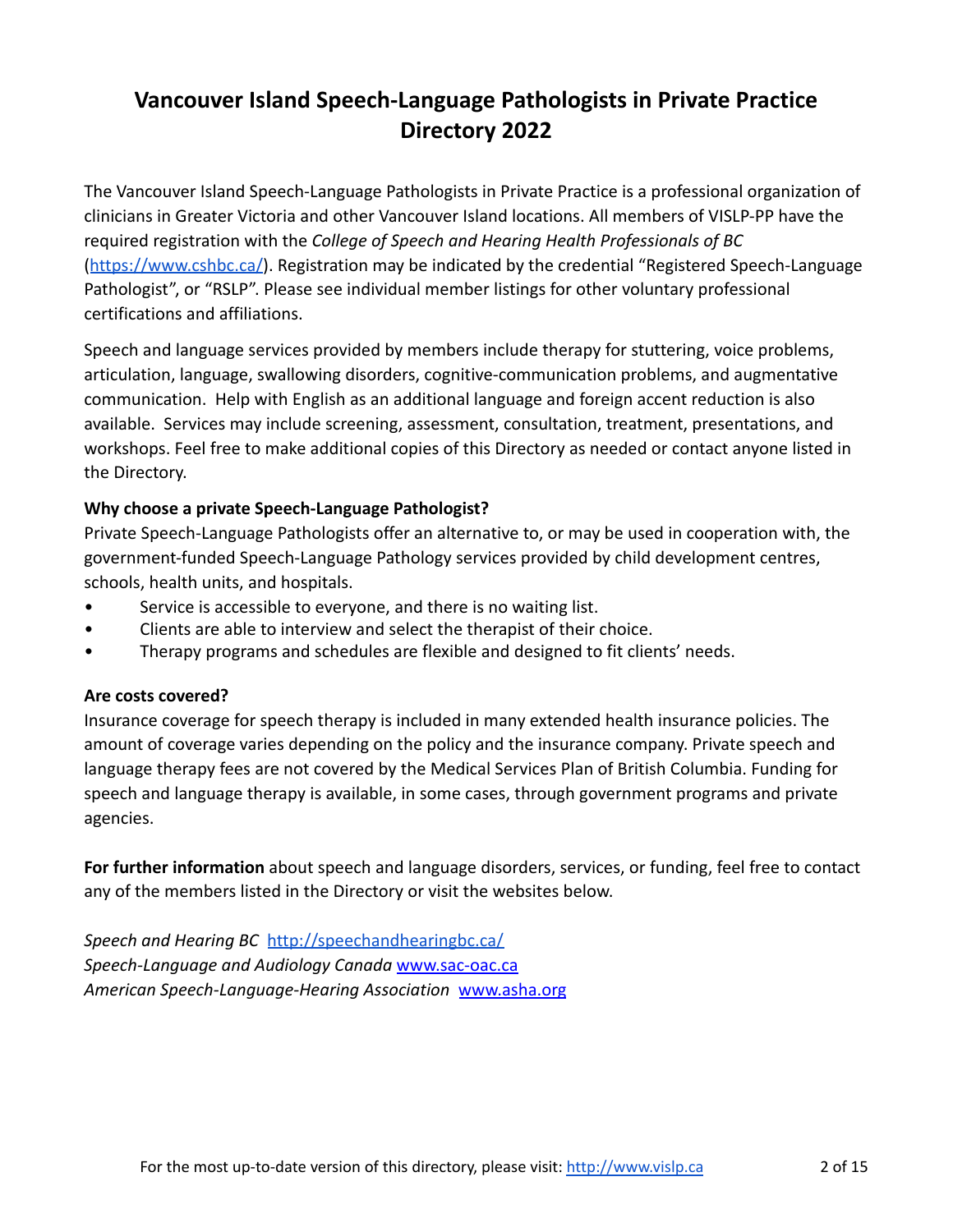| <b>Contact Information</b>                                                                                                                                                                                                                                                                                             | <b>Background and Services Provided</b>                                                                                                                                                                                                                                                                                                                                                                                                                                                                                                                                                                                                                                                               |
|------------------------------------------------------------------------------------------------------------------------------------------------------------------------------------------------------------------------------------------------------------------------------------------------------------------------|-------------------------------------------------------------------------------------------------------------------------------------------------------------------------------------------------------------------------------------------------------------------------------------------------------------------------------------------------------------------------------------------------------------------------------------------------------------------------------------------------------------------------------------------------------------------------------------------------------------------------------------------------------------------------------------------------------|
| <b>Stephanie Mohr, M.S.,</b><br>S-LP (C) RSLP-C, RASP<br><b>Age Groups Served:</b><br>$0-6, 6-19$<br><b>Phone:</b><br>778-522-4214<br><b>Address:</b><br>821 Burdett Ave, Victoria BC<br>Email: info.speakaboo@gmail.com<br><b>Website:</b><br>www.speakaboospeech.com                                                 | As a speech-language pathologist I enjoy working with children<br>throughout their development. I have a particular interest in<br>early intervention, and believe in a holistic family-centered<br>approach to therapy that focuses on a child's strengths as well as<br>parent education and involvement. I have worked extensively in<br>the field of Autism and consult with ABA teams throughout<br>Victoria and Vancouver. In addition to individual therapy I am a<br>Hanen "More Than Words" instructor and enjoy offering training<br>courses to parents of young children with Autism (ASD), and<br>other social communication challenges.                                                  |
| <b>Robin McDaniel, MSLT</b><br>(prac), R-SLP<br><b>Communication Matters</b><br><b>Speech and Language</b><br><b>Therapy</b><br>Age Groups Served: 0-6, 6-19, 19+<br>Phone: 250-710-4051<br><b>Address:</b><br>1060 Wilder Rd, Cobble Hill, BC,<br><b>VOR 1L4</b><br>Email:<br>communication.matters.slp@gmail<br>.com | My goal is for all people to communicate with joy. I have<br>experience working with preschool and school aged<br>students with a wide range of communication needs. I also<br>work with some adults and am currently able to offer some<br>in-person sessions from the timber framed "tiny office" on<br>my farm in Cobble Hill as well as teletherapy. I am trained<br>in the Lidcombe Stuttering Program and Lee-Silverman<br>Voice therapy (LSVT) for persons with Parkinson's disease,<br>and collaborate with the Bridges SLP & BC Service Team in<br>Duncan, BC, which offers the ESDM approach to early<br>autism intervention.<br>$\checkmark$ Currently offering services via telepractice. |
| Karen Ursel, MSc., RSLP<br><b>Age Groups Served:</b><br>$0-6, 6-19$<br>Phone: 250-891-4649<br>Address: 3497 Lovat Ave. Victoria<br><b>BC</b><br>Email: kcursel@gmail.com<br>Website:<br>www.cherrytreespeech.ca                                                                                                        | My experience working with pre-school and school-age children<br>has been in the public health system, child development<br>centres, schools and in private practice. Children who present<br>with speech, language, and communication challenges, including<br>language delay/disability, articulation difficulties and social<br>communication issues are provided with fun and interactive<br>therapy activities to help them reach their potential as<br>communicators. Parent involvement is encouraged. Please call<br>or email for more information.<br>$\checkmark$ Currently offering services via telepractice.                                                                             |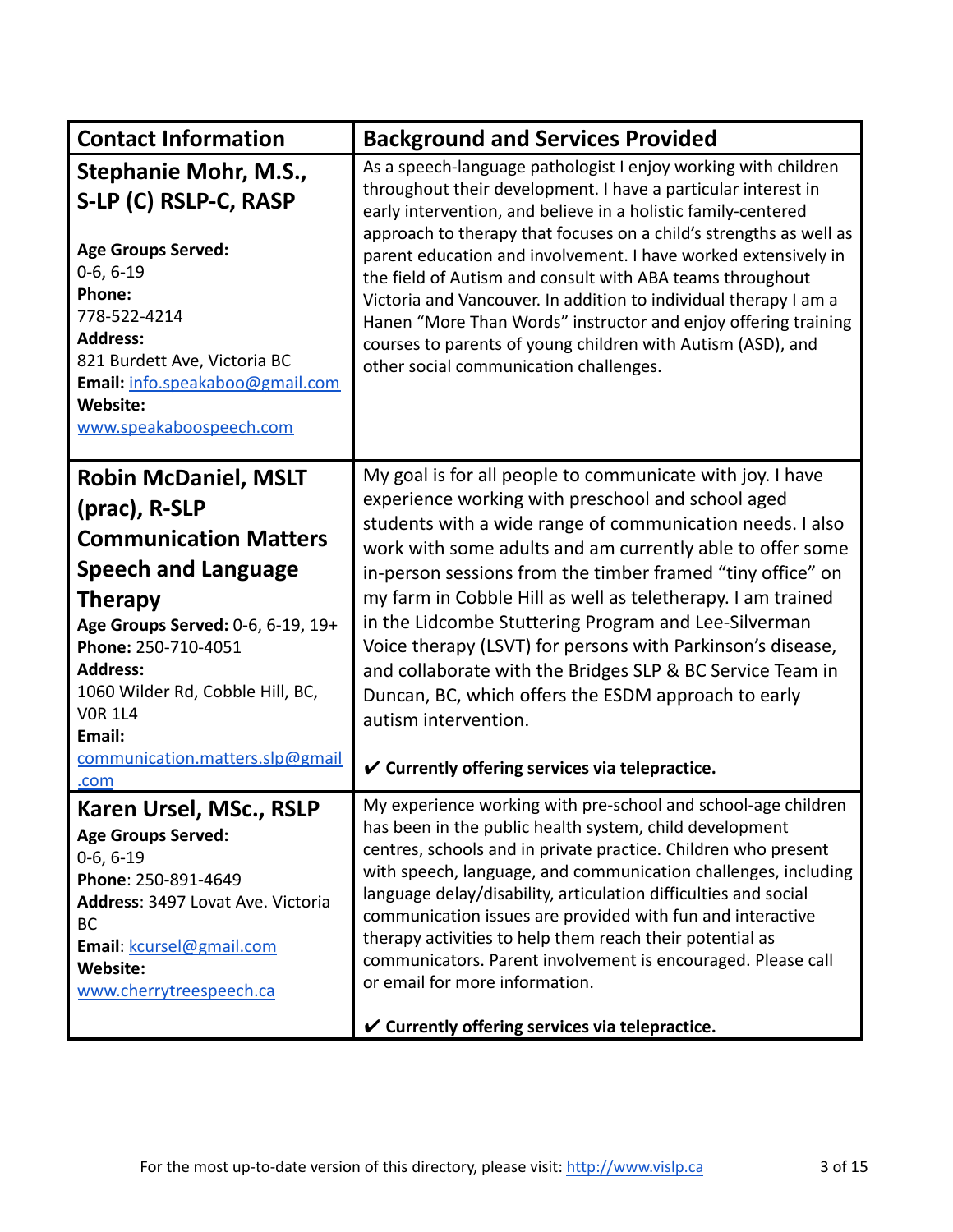| <b>Contact Information</b>                                                                                                                                                                                                                             | <b>Background and Services Provided</b>                                                                                                                                                                                                                                                                                                                                                                                                                                                                                                                                                                                                                                                                                                                                                                                                                                                                                                                                                                                                                                                                                                                                                                                                                                                                                                                |
|--------------------------------------------------------------------------------------------------------------------------------------------------------------------------------------------------------------------------------------------------------|--------------------------------------------------------------------------------------------------------------------------------------------------------------------------------------------------------------------------------------------------------------------------------------------------------------------------------------------------------------------------------------------------------------------------------------------------------------------------------------------------------------------------------------------------------------------------------------------------------------------------------------------------------------------------------------------------------------------------------------------------------------------------------------------------------------------------------------------------------------------------------------------------------------------------------------------------------------------------------------------------------------------------------------------------------------------------------------------------------------------------------------------------------------------------------------------------------------------------------------------------------------------------------------------------------------------------------------------------------|
| <b>Veronica Verigin, RSLP</b><br><b>Age Groups Served:</b><br>$0-6, 6-19$<br>Phone: 250-858-5602<br>Address: 1540 Winchester Road,<br>Victoria BC<br>Email:<br>veronicaveriginslp@gmail.com                                                            | I have worked with preschoolers, children and teenagers both<br>privately and in the school district. I have worked with clients<br>and families to improve articulation, language, social skills,<br>fluency, and word finding abilities. I enjoy helping families<br>implement augmentative and alternative communication<br>systems for those who need some extra assistance learning to<br>communicate. I also work with children who are picky eaters or<br>who have problems with feeding and swallowing to improve<br>their abilities to eat and participate at mealtimes.                                                                                                                                                                                                                                                                                                                                                                                                                                                                                                                                                                                                                                                                                                                                                                      |
|                                                                                                                                                                                                                                                        | $\checkmark$ Currently offering services via telepractice.                                                                                                                                                                                                                                                                                                                                                                                                                                                                                                                                                                                                                                                                                                                                                                                                                                                                                                                                                                                                                                                                                                                                                                                                                                                                                             |
| <b>Abby Brooks</b><br>MSc., RSLP<br><b>Age Groups Served:</b><br>All age groups<br>Phone: 250-891-3385                                                                                                                                                 | I have extensive experience working with children and adults in<br>a wide range of speech and language needs. Areas of interests<br>include: speech sound disorders, apraxia, stuttering, language<br>delay, voice therapy and accent reduction. I work part-time in a<br>school district.                                                                                                                                                                                                                                                                                                                                                                                                                                                                                                                                                                                                                                                                                                                                                                                                                                                                                                                                                                                                                                                             |
| Email:<br>voicespeechlanguage@yahoo.com<br><b>Website:</b><br>www.voicespeechlanguage.com                                                                                                                                                              | Extra qualifications include: The Lidcombe Program-childhood<br>stuttering, LMRVT-resonant voice therapy and Changing<br>Keys-voice feminization.                                                                                                                                                                                                                                                                                                                                                                                                                                                                                                                                                                                                                                                                                                                                                                                                                                                                                                                                                                                                                                                                                                                                                                                                      |
|                                                                                                                                                                                                                                                        | I offer services in-person within the Sidney and Greater Victoria<br>area and I offer telepractice. When appropriate, therapy can be<br>done online to increase accessibility for families who live in<br>more remote areas or who have limited transportation.                                                                                                                                                                                                                                                                                                                                                                                                                                                                                                                                                                                                                                                                                                                                                                                                                                                                                                                                                                                                                                                                                        |
| <b>Island Kids Speech and</b><br><b>Language Services</b><br>Sonya White, M.Cl.Sc,<br><b>RSLP</b><br><b>Age Groups Served:</b><br>$0-6; 6-19$<br>Address: 1118 Tolmie Avenue,<br>Victoria, BC<br>Phone: 250-464-4033<br>Email: islandkidsslp@gmail.com | Strong communication skills promote healthy, positive<br>relationships. For this reason, all of the work that I do clinically is<br>driven by the desire to support children's success as they<br>interact with peers and family members. I provide a variety of<br>clinical services to children and families, including screening,<br>assessment, and therapeutic intervention. I have worked<br>previously as an early intervention clinician at a child<br>development centre in northern BC. I also have experience<br>working with school-age children. My approach is to build on a<br>child's natural interests and strengths so that our therapeutic<br>work is productive and joyful. I have experience assessing and<br>treating across all areas of communication (language, speech,<br>pre-literacy, play, social communication, fluency, etc.). I am<br>currently providing services in client homes and/or other<br>agreed-upon spaces. Travel that exceeds a 10-minute drive from<br>my home office will be billed at half rate. Please call or email me<br>if you would like to discuss access to services. I am happy to<br>provide information about local organizations and programmes<br>that provide financial support to families in need of private<br>services.<br>$\checkmark$ Currently offering services via telepractice. |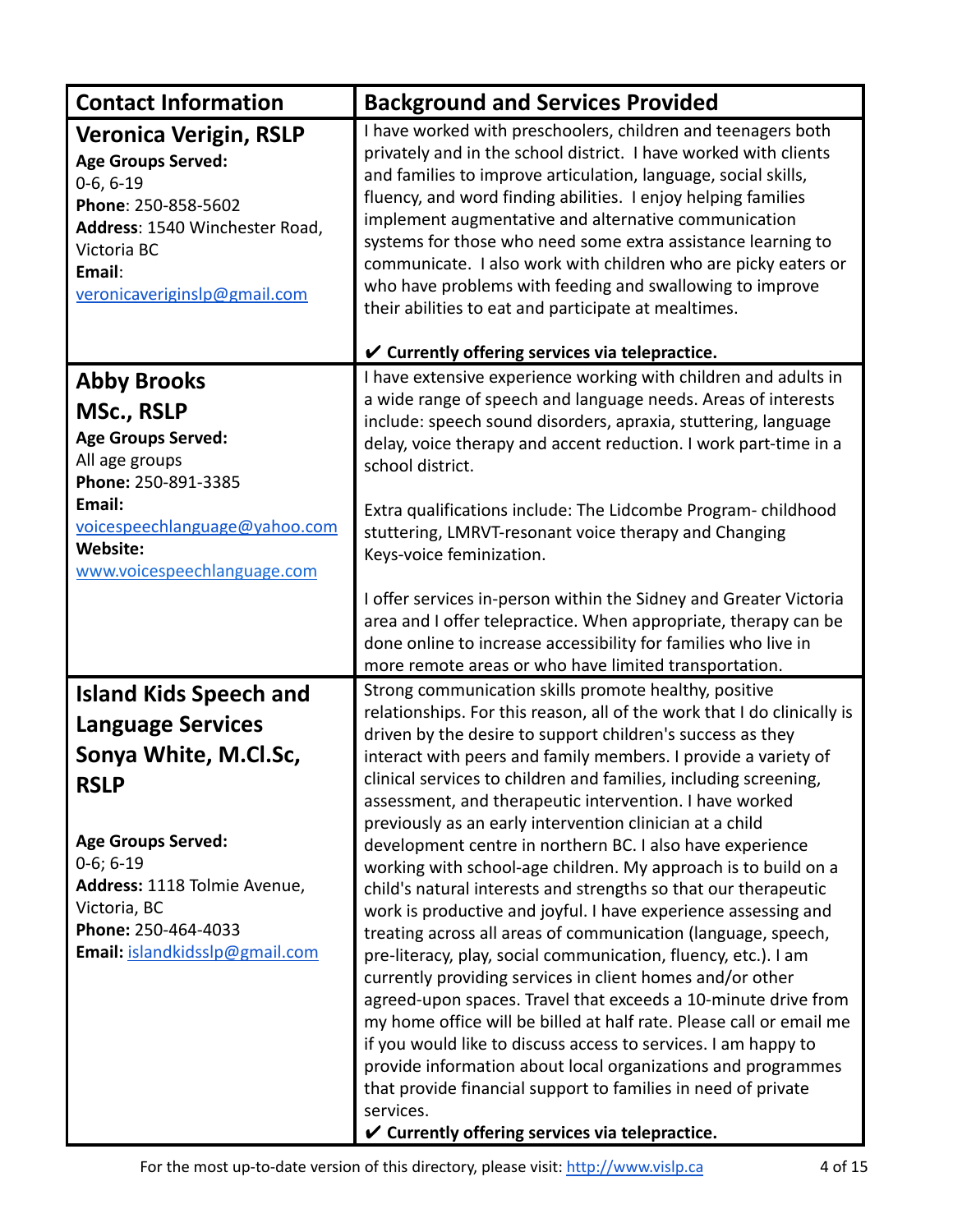| <b>Contact Information</b>                                                                                                                                                                               | <b>Background and Services Provided</b>                                                                                                                                                                                                                                                                                                                                                                                                                                                                                                                                                                                                                                                                                                                                                                                                                                                                                                                                                                                                                                                                                                                                                                                                                                                                                                                                                                                                                                                                                                                                                                                                            |
|----------------------------------------------------------------------------------------------------------------------------------------------------------------------------------------------------------|----------------------------------------------------------------------------------------------------------------------------------------------------------------------------------------------------------------------------------------------------------------------------------------------------------------------------------------------------------------------------------------------------------------------------------------------------------------------------------------------------------------------------------------------------------------------------------------------------------------------------------------------------------------------------------------------------------------------------------------------------------------------------------------------------------------------------------------------------------------------------------------------------------------------------------------------------------------------------------------------------------------------------------------------------------------------------------------------------------------------------------------------------------------------------------------------------------------------------------------------------------------------------------------------------------------------------------------------------------------------------------------------------------------------------------------------------------------------------------------------------------------------------------------------------------------------------------------------------------------------------------------------------|
| <b>Megan Morrison, MSc,</b><br>RSLP, SLP(C)<br>Age Groups Served: 0-6, 6-19,                                                                                                                             | After working for several years in hospitals in Vancouver,<br>Megan made a move to Pender Island, where she now lives<br>and works part-time. She welcomes clients of all ages and<br>backgrounds.                                                                                                                                                                                                                                                                                                                                                                                                                                                                                                                                                                                                                                                                                                                                                                                                                                                                                                                                                                                                                                                                                                                                                                                                                                                                                                                                                                                                                                                 |
| 19+ years, seniors<br>Phone:<br>778-836-9492<br><b>Address:</b><br>5715 Canal Road, Pender Island,<br>BC, VON 2M1<br>Email:<br>megan.morrison.slp@gmail.com<br><b>Website:</b><br>www.meganmorrison.work | Megan has extensive experience working with older adults<br>with communication and swallowing challenges caused by<br>medical conditions such as stroke, dementia, and<br>Parkinson's Disease. She also loves working with kids on<br>their speech and language goals, creating a fun and<br>supportive environment for all. Additionally, Megan has a<br>unique background as a voice specialist, helping a wide<br>range of clients with vocal difficulties, chronic cough, and<br>specialized voice training.                                                                                                                                                                                                                                                                                                                                                                                                                                                                                                                                                                                                                                                                                                                                                                                                                                                                                                                                                                                                                                                                                                                                   |
|                                                                                                                                                                                                          | $\checkmark$ Currently offering services via telepractice.                                                                                                                                                                                                                                                                                                                                                                                                                                                                                                                                                                                                                                                                                                                                                                                                                                                                                                                                                                                                                                                                                                                                                                                                                                                                                                                                                                                                                                                                                                                                                                                         |
| Aryn Franklin, MSc.SLP,<br>$R.SLP, S-LP(C)$<br><b>Age Groups Served:</b><br>All Age Groups<br>Phone:<br>587-437-2431<br>Email:<br>aryn.slp@gmail.com<br><b>Website:</b><br>www.wildseedsslp.com          | My nature has always been to find joy in supporting the growth<br>of others, while my own magic lies in supporting connection<br>through compassionate communication. My mission is to create a<br>practice where we can hold space to honour ourselves, each<br>other, and the differences that make us unique. I'm passionate<br>about children's communication development, supporting<br>learning through play, and nurturing stronger social<br>communicators. I focus on embedding the Social Thinking®<br>Methodology, created by Michelle Garcia Winner, into many<br>aspects of my practice to help strengthen the social mind of all<br>learners. I also have a particular affinity for connecting with<br>children with autism as I believe we all have so much to learn<br>from each other. You can find me on the Registry of Autism<br>Providers (RASP) list in BC.<br>Wild Seeds SLP offers a variety of direct, individualized, and<br>consultative services to support children's communication<br>development, either online, in your own home, or at school; from<br>supporting speech sound productions, to early language<br>development, to narrative development, and social learning. Yet,<br>the goal is to not only support your child but to also empower<br>your whole family and change the environment in order to<br>flourish. You can find more information on my website.<br>Additionally, if you're an adult seeking out support to develop<br>your own social-emotional learning and social communication<br>strategies, I would love to connect.<br>$\checkmark$ Currently offering services via telepractice. |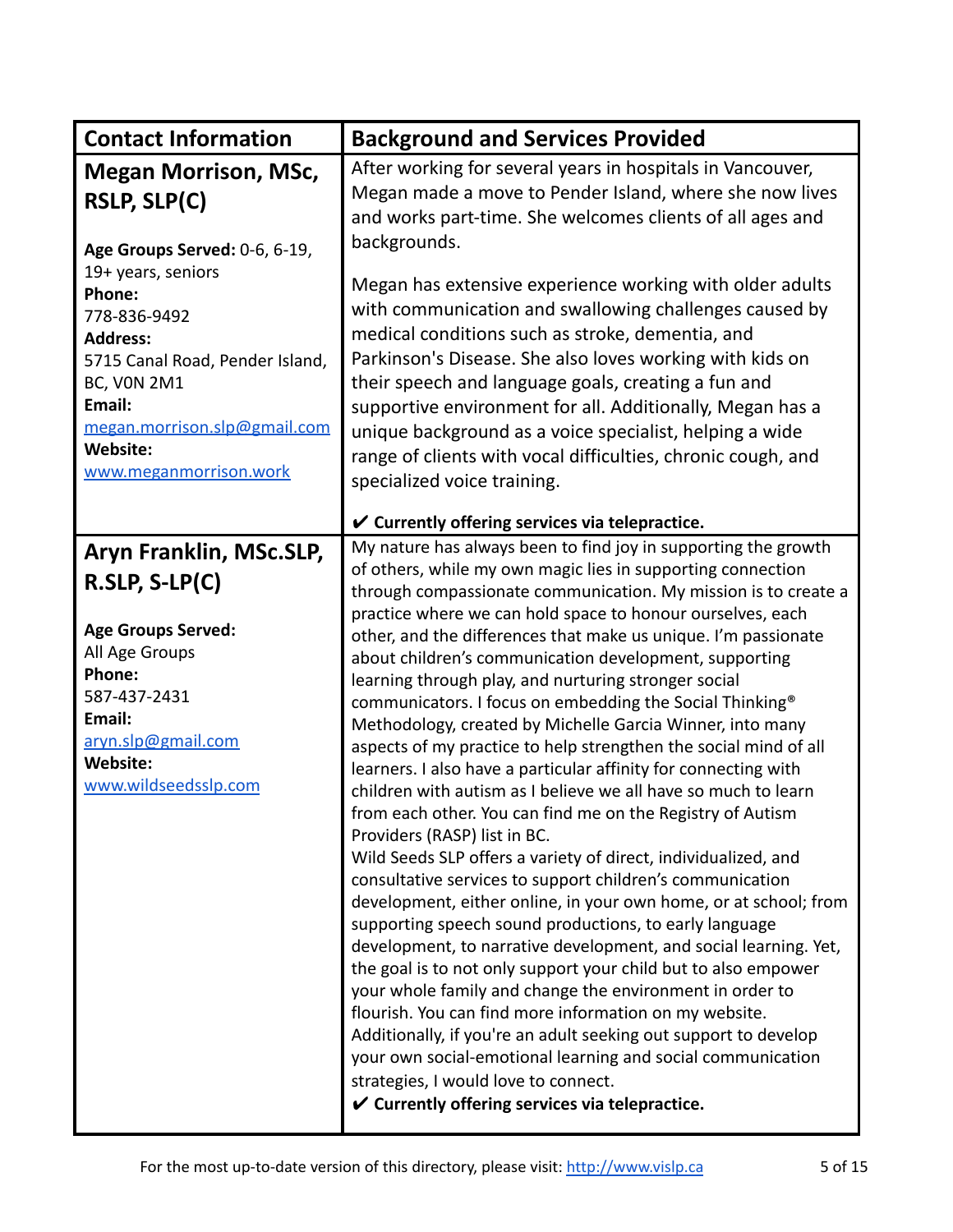| <b>Contact Information</b>                                                                                                                                                                                                                                                                            | <b>Background and Services Provided</b>                                                                                                                                                                                                                                                                                                                                                                                                                                                                                                                                                                                                                                                                                                                                                                                                                                                                                                                                                                                    |
|-------------------------------------------------------------------------------------------------------------------------------------------------------------------------------------------------------------------------------------------------------------------------------------------------------|----------------------------------------------------------------------------------------------------------------------------------------------------------------------------------------------------------------------------------------------------------------------------------------------------------------------------------------------------------------------------------------------------------------------------------------------------------------------------------------------------------------------------------------------------------------------------------------------------------------------------------------------------------------------------------------------------------------------------------------------------------------------------------------------------------------------------------------------------------------------------------------------------------------------------------------------------------------------------------------------------------------------------|
| <b>Kim Beerman, MSLP</b><br><b>RSLP (C)</b><br><b>Age Groups Served:</b><br>5-19, 19 years +<br>Phone: 778-971-6572<br>Address: 114 Kian Pl, Nanaimo,<br>BC<br>Email:<br>soundwavestherapy@gmail.com<br><b>Website:</b>                                                                               | Kim is a registered Speech Language Pathologist Located in<br>Nanaimo, BC. She runs a small private practice that provides voice<br>and speech therapy to individuals on Central Vancouver Island.<br><b>CURRENT SERVICES:</b><br>Children (5-18)<br>Speech therapy, Fluency/ Stuttering therapy, Voice<br>therapy<br>Adults (18+)<br>Voice Therapy, Aphasia Therapy, Apraxia therapy,<br>Dysarthria therapy<br>For more info, or if you have any questions please contact me.<br>$\checkmark$ Currently offering services via telepractice.                                                                                                                                                                                                                                                                                                                                                                                                                                                                               |
| In creation                                                                                                                                                                                                                                                                                           | The majority of my practice focuses on working with teens, young                                                                                                                                                                                                                                                                                                                                                                                                                                                                                                                                                                                                                                                                                                                                                                                                                                                                                                                                                           |
| <b>Charlotte Greville, RSLP</b><br><b>Age Groups Served:</b><br>All Ages<br>Phone:<br>780-937-8849<br><b>Address:</b><br>Victoria and surrounding area<br>Email:<br>throughspeech@gmail.com<br><b>Website:</b><br>www.throughspeech.com                                                               | adults, and adults who have social and/or general communication<br>impairments navigate dating and relationships (romantic or<br>platonic). More specifically, I use social communication strategies<br>to address how my clients can connect with others. The types of<br>clients I see are mostly those on the Autism spectrum, those with<br>neurodevelopmental delays/disorders, those with acquired<br>communication challenges following a stroke or traumatic brain<br>injury, or individuals who would like to improve their social<br>communication skills. An underlying diagnosis is not required to<br>receive treatment. Typically these clients are looking to improve<br>their dating/partnership/friendship skills from a communication<br>perspective. I will also see anyone aged 19+ with articulation<br>concerns such as a lisp, challenges with the "r" sound, etc.<br>Services are available in the client's home or via Teletherapy.<br>$\checkmark$ Currently offering services via telepractice. |
| Susan Edwards, M.Sc.,<br><b>RSLP</b><br>Flow Speech, Voice &<br><b>Communication</b><br><b>Age Groups Served:</b><br>19 years + (voice therapy all<br>ages)<br>Phone: (250) 516-1964<br>Address: 2574 MacDonald Dr.<br>W. Victoria BC V8N 1X8<br>Email: susan@flowspeech.ca<br>Website: flowspeech.ca | Focus areas: voice assessment including visual examination of the<br>vocal folds via rigid stroboscopy, voice and laryngeal airway<br>therapy, gender-affirming voice, communication skills related to<br>stroke, brain injury, Parkinson's, and dementia. Experience with<br>ICBC, WorkSafe BC, CVAP, and BCTF referrals.<br>Extra qualifications include: LSVT-Loud certification, Manual and<br>Postural Therapy for muscle misuse voice problems, and<br>Voicecraft. Currently pursuing certification in Flexible Endoscopic<br>Evaluation of Voice & Swallowing (FEEVS).<br>At present, services are available in-office, via telepractice or in<br>the community. Client-centered goals with caregiver and<br>community worker participation in the process is encouraged and<br>supported. Volunteers are engaged where appropriate.<br>$\checkmark$ Currently offering services via telepractice.                                                                                                                  |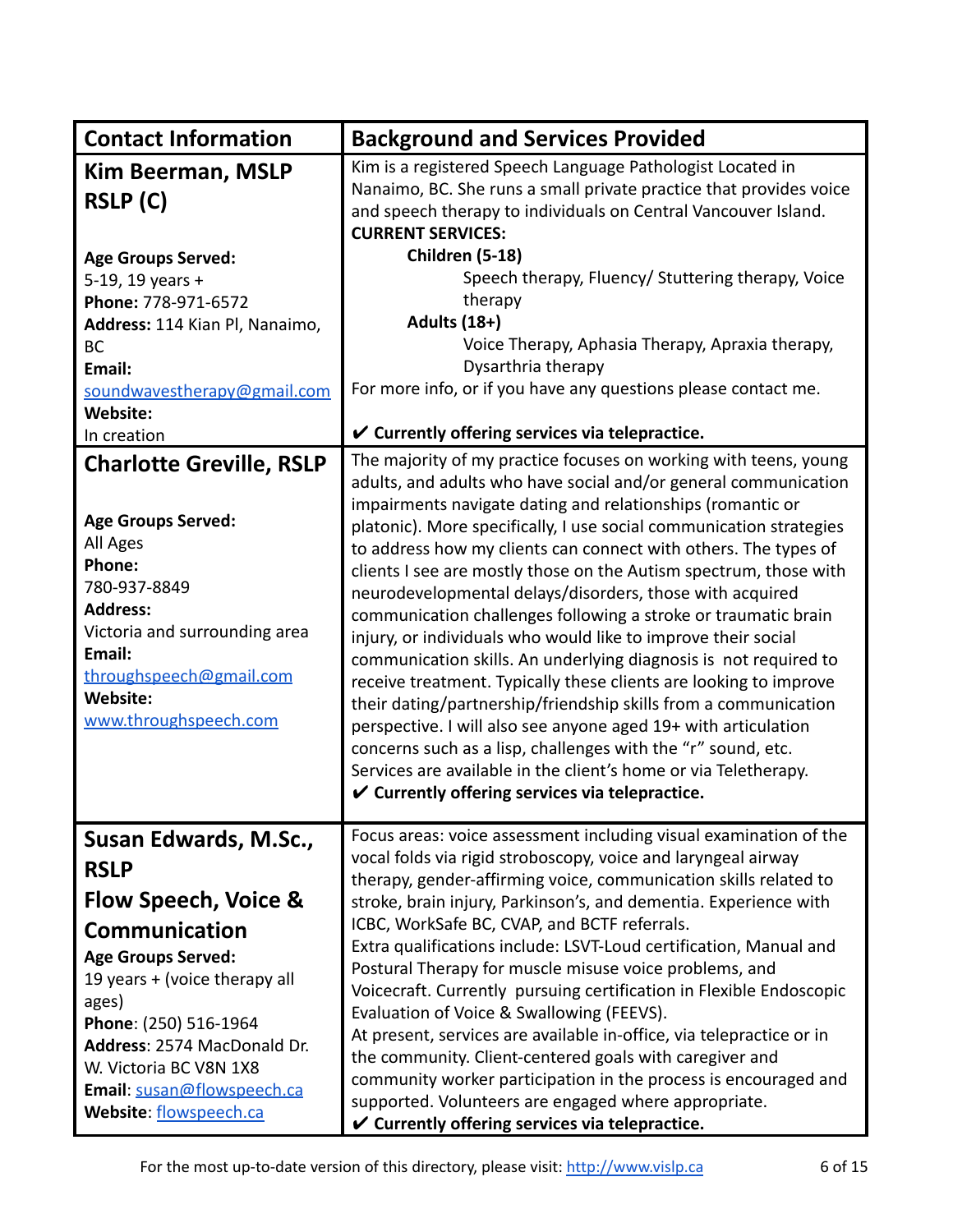| <b>Contact Information</b>                                                                                                                                                                                                                                                                                                                                                                    | <b>Background and Services Provided</b>                                                                                                                                                                                                                                                                                                                                                                                                                                                                                                                                                                                                                                                                                                                                                                                                                                                                                                                                                                                                                                                                                                                                                               |
|-----------------------------------------------------------------------------------------------------------------------------------------------------------------------------------------------------------------------------------------------------------------------------------------------------------------------------------------------------------------------------------------------|-------------------------------------------------------------------------------------------------------------------------------------------------------------------------------------------------------------------------------------------------------------------------------------------------------------------------------------------------------------------------------------------------------------------------------------------------------------------------------------------------------------------------------------------------------------------------------------------------------------------------------------------------------------------------------------------------------------------------------------------------------------------------------------------------------------------------------------------------------------------------------------------------------------------------------------------------------------------------------------------------------------------------------------------------------------------------------------------------------------------------------------------------------------------------------------------------------|
| Victoria Speech &<br><b>Language Centre</b><br>Carla Willock, M.Sc.,<br><b>RSLP &amp; Associates</b><br><b>Age Groups Served:</b><br>0-6, 6-19, 19 years +, seniors<br>Phone: 1-250-590-7841<br><b>Address: 2 locations:</b><br>1) 220-4243 Glanford Ave,<br>Victoria<br>2) 106-310 Wale Rd, Colwood<br>Email:<br>info@victoriaspeechlanguage.ca<br>Website:<br>www.victoriaspeechlanguage.ca | Our 2 new bright multi-room centres on Glanford Ave in Victoria<br>and on Wale Rd in Colwood provides a stimulating and fun<br>environment for preschool, school-age children, teens and adults<br>who present with speech, language, and communication<br>challenges, including stuttering. We also provide community<br>sessions in home, daycares and private schools. We believe in<br>family-centred practice while coaching parents to continue<br>incorporating their child's speech and language goals into<br>everyday life. We have extensive experience working with<br>children with Autism Spectrum Disorder and are on the<br>Registered Autism Service Providers (RASP) list. We also run<br>social communication groups for children and teens with social<br>learning challenges. We also have experience working with<br>adults with acquired communication and swallowing disorders.<br>Saturday appointments available. We offer a free 15 minute<br>phone consultation to discuss our services and your or your<br>child's needs. For more information, please visit our website:<br>www.victoriaspeechlanguage.ca<br>$\checkmark$ Currently offering services via telepractice. |
| <b>CONNECT: Speech and</b><br><b>Language Services</b><br>Amy Makaroff, MSc,<br><b>RSLP</b><br><b>Age Groups Served:</b><br>All age groups<br>Phone: 250-882-6994<br>Address: 1006 Russell St, Victoria,<br>BC<br>Email:<br>amy@connectspeechandlanguage<br>.com                                                                                                                              | Do you or someone you know have difficulties communicating?<br>Connect is here to help.<br>Our focus is empowering our clients to achieve their goals<br>through personalized therapy. Programming is built on the<br>client's strengths and coaching the client's support networks to<br>ensure the client is fully supported.<br>We offer a full range of services. Therapy sessions are client<br>centred and goal driven to achieve the best possible outcome.<br>We are conveniently located in Esquimalt.<br>Registered with the College of SHHP of BC, certified by SAC,<br>member of Speech and Hearing BC, Registered Autism Service<br>Provider (RASP).<br>$\checkmark$ Currently offering services via telepractice.                                                                                                                                                                                                                                                                                                                                                                                                                                                                       |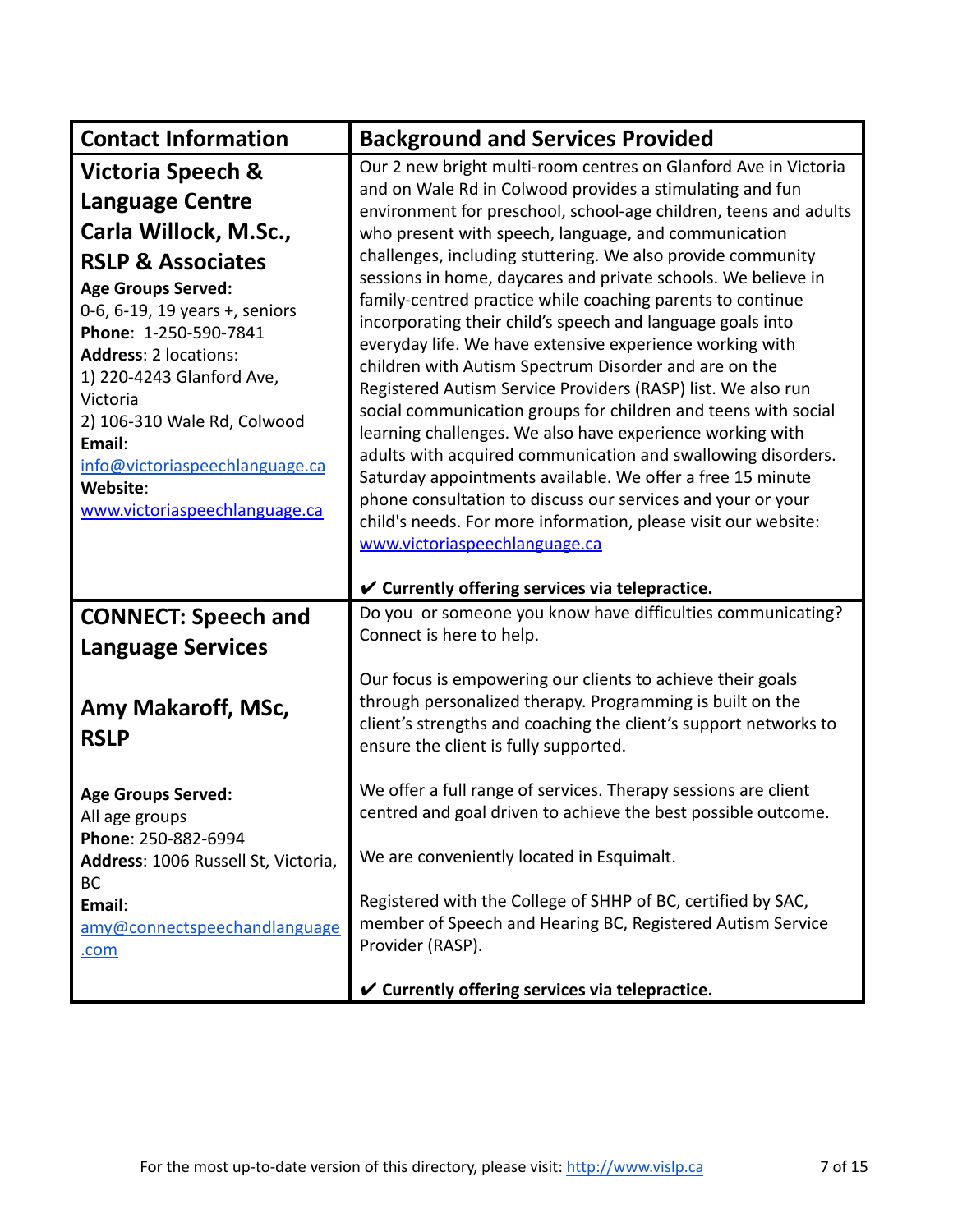| <b>Contact Information</b>                                                                                                                                                                                                                                | <b>Background and Services Provided</b>                                                                                                                                                                                                                                                                                                                                                                                                                                                                                                                                                                                                                                                                                     |
|-----------------------------------------------------------------------------------------------------------------------------------------------------------------------------------------------------------------------------------------------------------|-----------------------------------------------------------------------------------------------------------------------------------------------------------------------------------------------------------------------------------------------------------------------------------------------------------------------------------------------------------------------------------------------------------------------------------------------------------------------------------------------------------------------------------------------------------------------------------------------------------------------------------------------------------------------------------------------------------------------------|
| <b>Nathan Giesbrecht,</b><br>M.Sc., RSLP<br><b>Playing with Words</b><br><b>SLP Services</b><br><b>Age Groups Served:</b><br>$0-6, 6-19$<br>Phone: 250-580-5511<br>Address: 1061 Laburnum Road,<br>Victoria BC<br>Email:<br>playingwithwordsslp@gmail.com | I am a father of five teenagers, a musician, and a lover of<br>outdoors, mushroom foraging, fishing and hunting. I am a fan of<br>the DIR/Floortime approach, believing that relationship is the<br>basis for understanding all communication. I have a particular<br>expertise in phonetics (not phonics) and phonology, having<br>developed a system for supporting phonological processing skills<br>even very early in development, including apraxia of speech. I<br>have 14 years of experience working with both preschool and<br>school-age children. My preference is to build capacity in the<br>community children live in by collaboration. I am a Registered<br>Autism Service Provider, and I do home visits. |
| Kyla Zachary, M.Sc.,<br><b>RSLP</b><br><b>Age Groups Served:</b><br>0-6, 6-19 years<br>Address: 7992 Galbraith Cr.<br>Saanichton BC, V8M 1K7<br>Email: kydzslp@gmail.com                                                                                  | I spent the first part of my career (13 years) working in the Early<br>Intervention Program at Queen Alexandra. Now in private<br>practice, I provide in-home therapy services to children and<br>youth. I am a Registered Autism Service Provider.<br>$\checkmark$ Currently offering services via telepractice.                                                                                                                                                                                                                                                                                                                                                                                                           |
| Nomi Kaston, M.Sc.,<br><b>RSLP</b><br><b>Age Groups Served:</b><br>0-6, 6-19, 19 years +<br>Phone: 250-217-8123<br>Address: 1901 Wenman Drive,<br>Victoria BC V8N 2P9<br>Email: nomikaston@gmail.com<br>Website:<br>www.speechvictoria.com                | Having earned my Master of Science Degree at McGill University,<br>I have helped many children, adolescents and adults with Speech<br>and Language Delay, Autism Spectrum Disorders including<br>Aspergers Syndrome, Stuttering, Voice Problems, Aphasia,<br>Dyspraxia, Learning Disabilities, Literacy, Interpersonal<br>Communication and Speaking with Confidence. I have special<br>expertise in Augmentative and Alternative Communication and<br>in the use of technology such as the iPad to enhance interaction.<br>In your home or in my relaxed clinic setting, I provide a playful<br>and yet focused therapy experience.<br>$\checkmark$ Currently offering services via telepractice.                          |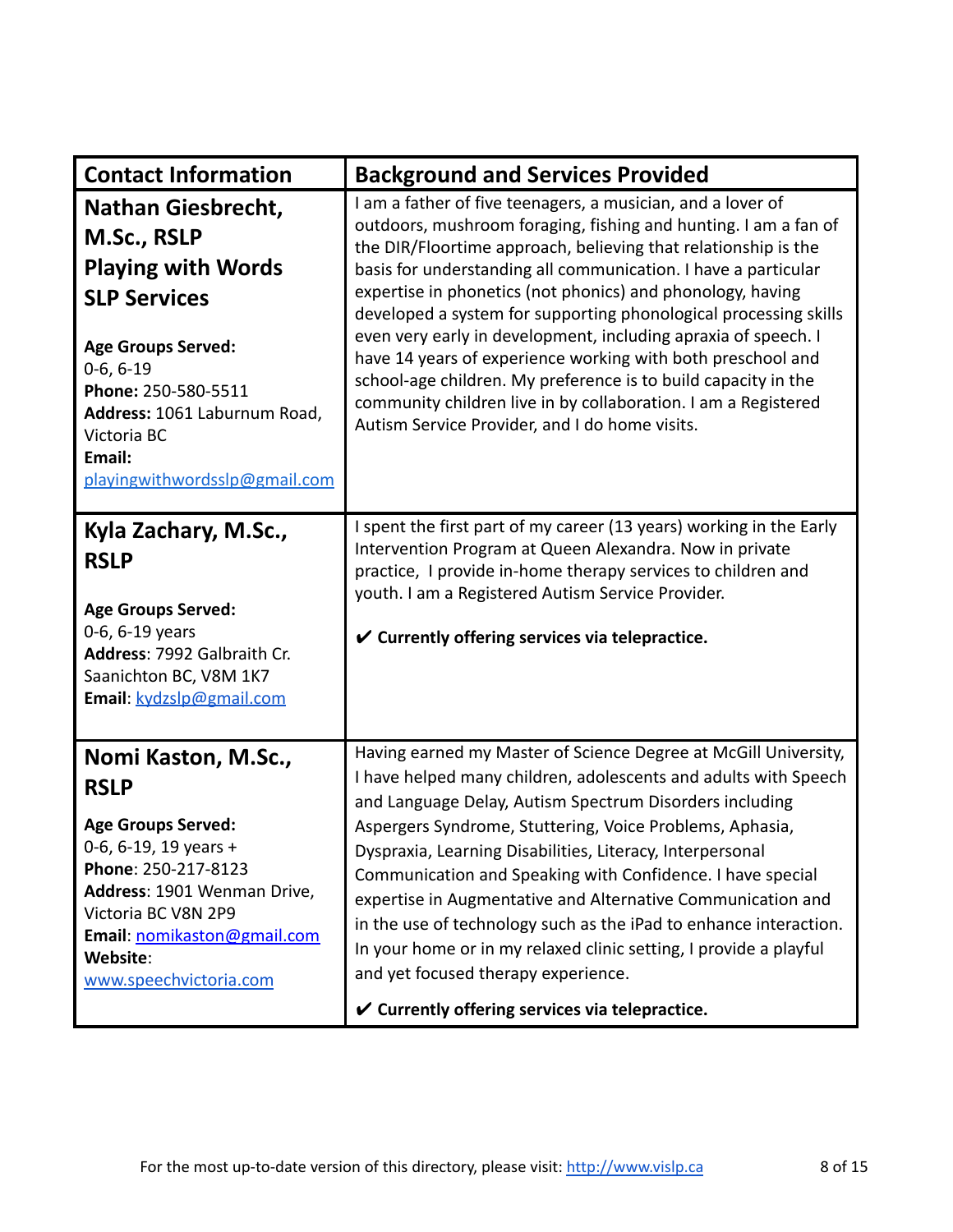| <b>Contact Information</b>                                                                                                                                                                                                              | <b>Background and Services Provided</b>                                                                                                                                                                                                                                                                                                                                                                                                                                                                                                                                                                                                                                                                                                                                                                                                                                                                               |
|-----------------------------------------------------------------------------------------------------------------------------------------------------------------------------------------------------------------------------------------|-----------------------------------------------------------------------------------------------------------------------------------------------------------------------------------------------------------------------------------------------------------------------------------------------------------------------------------------------------------------------------------------------------------------------------------------------------------------------------------------------------------------------------------------------------------------------------------------------------------------------------------------------------------------------------------------------------------------------------------------------------------------------------------------------------------------------------------------------------------------------------------------------------------------------|
| Sue Decker, M.Sc., RSLP<br>Age Groups Served: 19 years +<br>Phone: 778-678-3141<br>Address: #202, 1436 Harrison<br>St. Victoria, BC<br><b>V8S 3S2</b><br>Email: suedeckerslp@gmail.com<br><b>Website:</b><br>www.speechcarevictoria.com | I am passionate about helping adults with speech and language<br>disabilities to communicate as successfully as possible with the<br>people around them. I work with clients in their home or<br>community environment and focus on functional needs related to<br>aphasia, dysarthria, apraxia, dementia, stuttering, and voice<br>concerns. During my 25+ years as an SLP, I have developed many<br>innovative programs and served as a Clinical Assistant Professor<br>at the University of Alberta. I am certified in Lee Silverman Voice<br>Treatment (LSVT-Loud). For more information, please go to:<br>https://speechandhearingbc.ca/private/?uid=430                                                                                                                                                                                                                                                         |
|                                                                                                                                                                                                                                         | $\checkmark$ Currently offering services via telepractice.<br>I have more than 28 years of experience working with all ages for                                                                                                                                                                                                                                                                                                                                                                                                                                                                                                                                                                                                                                                                                                                                                                                       |
| Laura Rideout, M.H.Sc.,<br><b>RSLP</b><br><b>Age Groups Served:</b><br>0-6, 6-19, 19 years +<br>Phone: 250-743-3948<br>Address: 2502 Mill Bay Road,<br>Mill Bay, BC<br>Email: alrideout@shaw.ca                                         | speech and language difficulties which include articulation,<br>phonological disorders, childhood apraxia of speech, expressive<br>language, language comprehension, literacy skills, aphasia,<br>dysarthria, voice, and stuttering. My experience includes working<br>in a public health unit, school district and private practice. I am<br>certified to teach Compton Pronouncing English as a Second<br>Language (P-ESL) Program for Foreign Accent Reduction. My<br>services include assessment, individual therapy, and consultation.                                                                                                                                                                                                                                                                                                                                                                           |
|                                                                                                                                                                                                                                         | $\checkmark$ Currently offering services via telepractice.                                                                                                                                                                                                                                                                                                                                                                                                                                                                                                                                                                                                                                                                                                                                                                                                                                                            |
| <b>Camille Traverse, M.Sc.</b><br><b>SLP, RSLP</b><br><b>Age Groups Served:</b><br>0-6, 6-19, 19 years +<br>Phone: 250-661-7189<br>Address: 3047 Washington Ave,<br>Victoria BC<br>Email:<br>traverse.camille@gmail.com                 | I have 10 years of experience working in early intervention, public<br>schools, hospitals and private practice in Canada, Chile, India and<br>Nepal. I provide therapy in English, French & Spanish and am<br>passionate about supporting people of all ages to achieve their<br>communication potential and improve their social quality of life.<br>Past accomplishments include the successful running of a pilot<br>voice treatment protocol for adults with Parkinson's disease in<br>Santiago, Chile and development of an intensive outpatient rehab<br>program at a major regional hospital. Areas of interest include:<br>AAC, apraxia, voice in Parkinson's Disease, articulation and<br>phonology, multilingual language acquisition. I am LSVT trained<br>and Hanen certified. I currently work part time in the Victoria<br>School District.<br>Note: Currently on maternity leave until September 2022. |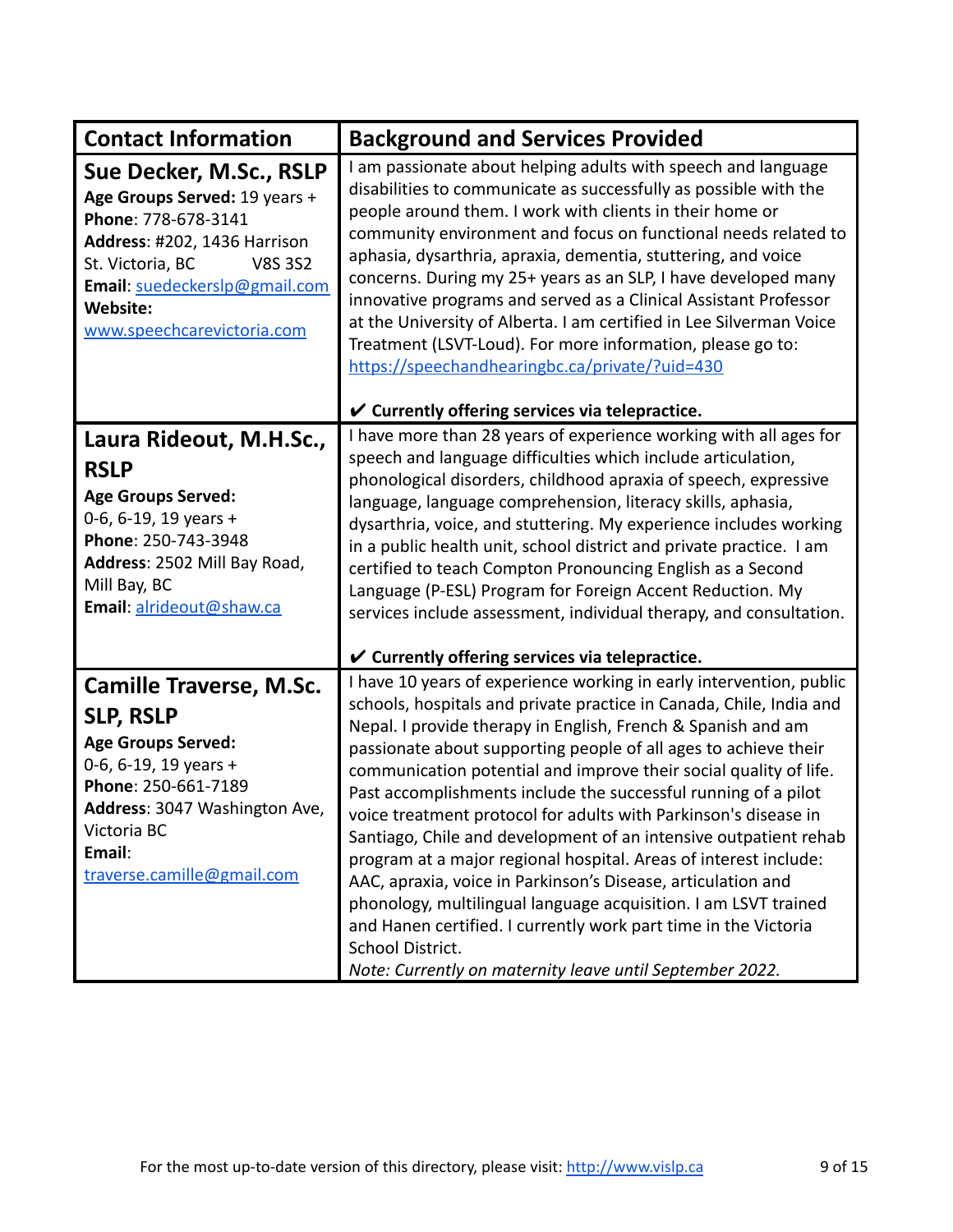| <b>Contact Information</b>                                                                                                                                                                                                                                                                                       | <b>Background and Services Provided</b>                                                                                                                                                                                                                                                                                                                                                                                                                                                                                                                                                                                                                                                                                                                                                                                                                                                                                                        |
|------------------------------------------------------------------------------------------------------------------------------------------------------------------------------------------------------------------------------------------------------------------------------------------------------------------|------------------------------------------------------------------------------------------------------------------------------------------------------------------------------------------------------------------------------------------------------------------------------------------------------------------------------------------------------------------------------------------------------------------------------------------------------------------------------------------------------------------------------------------------------------------------------------------------------------------------------------------------------------------------------------------------------------------------------------------------------------------------------------------------------------------------------------------------------------------------------------------------------------------------------------------------|
| <b>Allison Fradette, RSLP</b><br>Age groups served: 0-6, 6-19<br>Address: 6586 Bella Vista Dr.<br>Victoria, BC<br>Phone: 780-554-3598<br>Email:<br>allisondfradette@gmail.com                                                                                                                                    | I have extensive experience working with preschool and<br>school-aged students on a wide range of speech and language<br>needs. Areas of interest include: speech sound disorders, apraxia,<br>stuttering, language delay, narrative skills and phonological<br>awareness skills. I am trained in the Lidcombe stuttering program<br>and in the "Let's Talk Clearly" program, a motor speech program<br>created by Dr. Meghan Hodge from the University of Alberta for<br>children with Apraxia of speech or similar motor speech based<br>challenges. I offer services on the Peninsula and in Victoria. I am<br>registered with the College of SHHP of BC, certified by SAC and a<br>member of Speech and Hearing BC. I also work part-time in a<br>school district.                                                                                                                                                                         |
| <b>Nancy Washeim</b><br>M.Mus., M.Sc., RSLP<br>Flow Speech, Voice &<br><b>Communication</b><br><b>Age Groups Served:</b><br>19 years + (voice therapy all<br>ages)<br>Phone: (250) 415-8083<br>Address: 6574 Arranwood Drive,<br>Sooke, BC, V9Z 0W4<br>Email: nancy@flowspeech.ca<br>Website: flowspeech.ca      | Voice and laryngeal airway (Chronic Refractory Cough, Paradoxical<br>Vocal Fold Movement, Occupational/Professional Voice Users),<br>Stroke and Brain Injury: aphasia, apraxia, dysarthria, cognitive<br>communication skills. In person and telepractice services.<br>Experience with ICBC, WorkSafe BC, CVAP, and BCTF referrals.<br>My passion for voice goes back nearly two decades through the<br>field of music and vocal performance. I have gained experience<br>working with clients with aphasia, dysarthria, apraxia, dysphagia,<br>fluency, and voice rehabilitation. I believe in the importance of<br>providing holistic care that considers the client and family's specific<br>needs and overall quality of life. Currently pursuing certification in<br>Flexible Endoscopic Evaluation of Voice & Swallowing (FEEVS) and<br>Videofluoroscopy.                                                                                |
| <b>ACCESS</b><br>Speech-Language<br><b>Services</b><br>Age Groups Served: 0-6, 6-19,<br>19 years $+$<br>Phone: 250-889-1343<br><b>Addresses:</b><br>1) 863 Cuaulta Cresc, Victoria BC<br>2) 2874 Haslam Road, Nanaimo,<br><b>BC, V9X 1T1</b><br>Email: info@end-dyslexia.com<br>Website:<br>www.end-dyslexia.com | Does your child have difficulty reading? ACCESS Speech-Language<br>Services helps children with dyslexia become proficient<br>readers. Our programs are scientifically proven to bring slow<br>readers up to speed quickly and to improve a child's ability to<br>learn. We address the root cause of dyslexia. By improving core<br>cognitive skills like memory, attention, sequencing and processing<br>speed, we can help your child overcome dyslexia for good and gain<br>reading abilities on a par with his or her peers. Access<br>Speech-Language Services provides highly effective,<br>evidence-based on-line therapy programs to develop language,<br>literacy and cognitive skills. I provide in-person services in the<br>Greater Victoria and the Nanaimo Regional District areas. I also<br>provide Telehealth services to any location with reliable internet.<br>$\checkmark$ Currently offering services via telepractice. |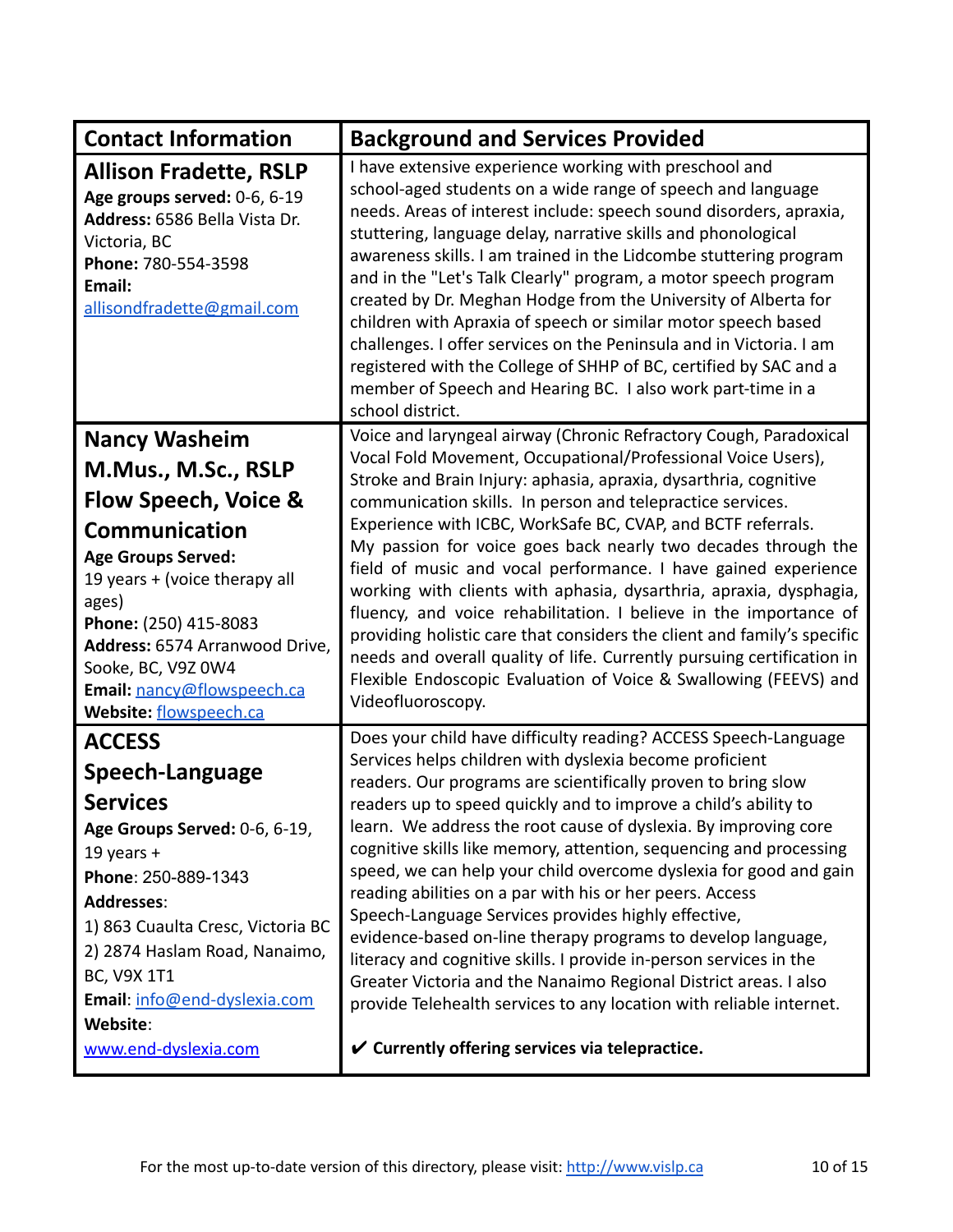| <b>Contact Information</b>                                                                                                                                                                                                                            | <b>Background and Services Provided</b>                                                                                                                                                                                                                                                                                                                                                                                                                                                                                                                                                                                                                                                                                                                                                                                                                                                                                                                                                                                                                                                                                                                                     |
|-------------------------------------------------------------------------------------------------------------------------------------------------------------------------------------------------------------------------------------------------------|-----------------------------------------------------------------------------------------------------------------------------------------------------------------------------------------------------------------------------------------------------------------------------------------------------------------------------------------------------------------------------------------------------------------------------------------------------------------------------------------------------------------------------------------------------------------------------------------------------------------------------------------------------------------------------------------------------------------------------------------------------------------------------------------------------------------------------------------------------------------------------------------------------------------------------------------------------------------------------------------------------------------------------------------------------------------------------------------------------------------------------------------------------------------------------|
| Max Mosley, M.Sc., RSLP<br><b>Age Groups Served:</b><br>$0-6, 6-19$<br>Phone: 250-889-4663<br>Address: 2494 Selwyn Rd, Victoria, BC,<br><b>V9B 0Z2</b><br>Email: maxmosleyslp@gmail.com<br>Website:<br>https://maxmosley.godaddysites.com/            | I'm passionate about my career as a speech-language<br>pathologist and love working with kids of all ages (and some<br>adults too!). I completed my Master's of Science in<br>Speech-Language Pathology at Dalhousie University in Halifax,<br>Nova Scotia. I have experience working with preschool,<br>school-aged and adolescent children with a diagnosis of<br>Autism Spectrum Disorder (ASD) and other developmental<br>disabilities and I am registered with the Registry of Autism<br>Service Providers. I have experience in a variety of settings,<br>including schools and private agencies and have worked at two<br>separate centres for children with ASD and other<br>developmental disabilities - Monarch House and Little Steps<br>Therapy Services. I work with adult, school-aged and preschool<br>clients on a variety of skills, including early language<br>development, speech clarity, social skills, fluency, and<br>augmentative alternative communication (AAC). I have had my<br>private practice since September 2016 and I am currently<br>seeing clients through telepractice.<br>$\checkmark$ Currently offering services via telepractice. |
| Mette N. Lockwood, M.A.,<br><b>RSLP</b><br><b>Age Groups Served:</b><br>0-6, 6-19, 19 years +, seniors<br>Phone: 250-514-1521<br>Address: 4870 Cordova Bay Rd,<br>Victoria BC, V8Y 2J5<br>Email: mettelockwood@hotmail.com<br>Website:<br>In Creation | Over 25 years of experience working with pre-schoolers,<br>school-aged and seniors with speech, language, and<br>communication challenges. Treatment and consultation for<br>language comprehension and expression, reading, writing,<br>social communication, articulation, apraxia, stuttering,<br>cognitive difficulties: attention, memory, problem solving, and<br>stroke/aphasia. Focus is to develop the child's speech-language<br>skills for school and social success. Assessment, therapy, parent<br>coaching and consultation services provided. Affiliations:<br>certified by SAC and ASHA, and member of Speech and Hearing<br>BC. For more information, please contact me via email:<br>mettelockwood@hotmail.com or phone: 250-514-1521.<br>$\checkmark$ Currently offering services via telepractice.                                                                                                                                                                                                                                                                                                                                                      |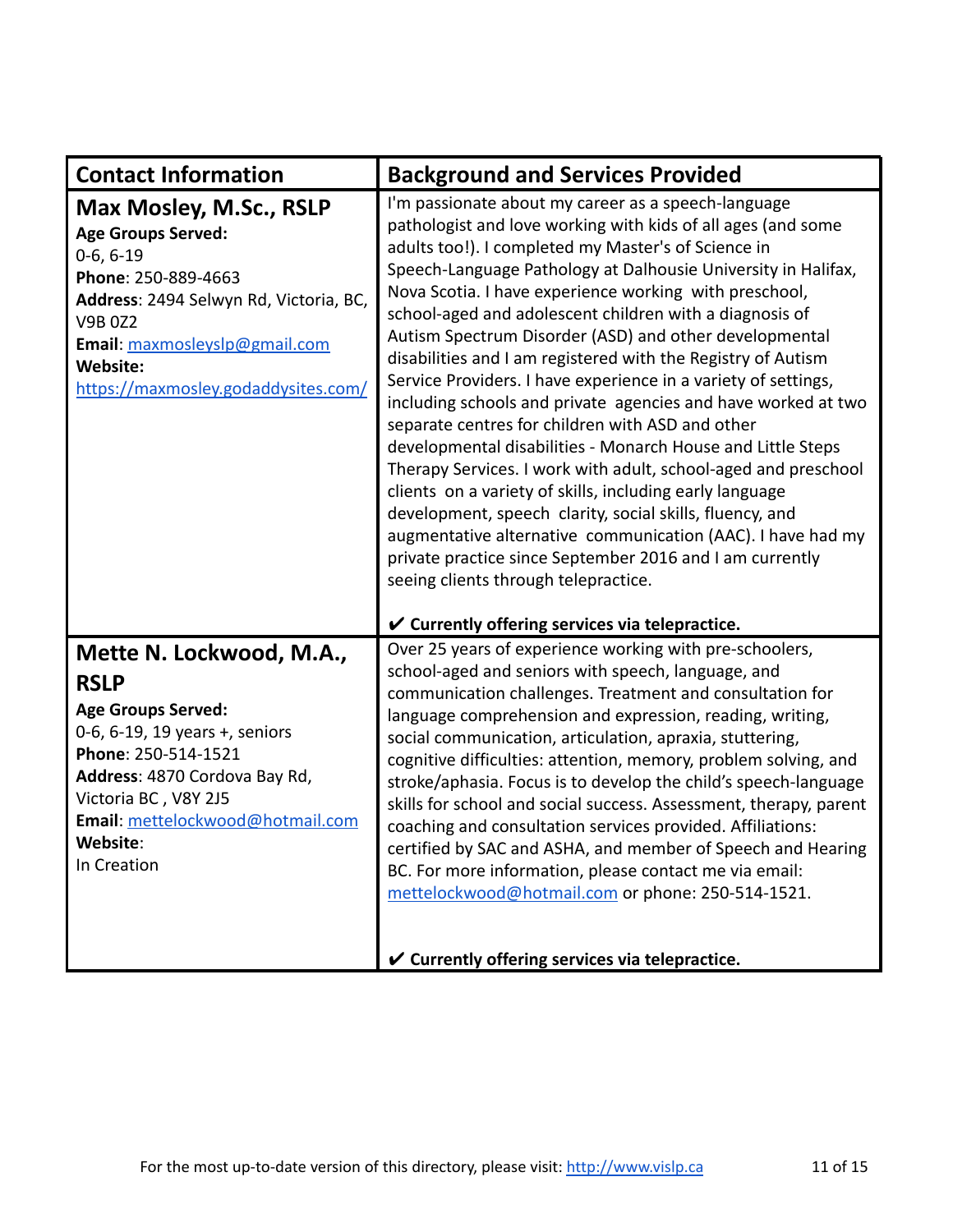| <b>Contact Information</b>                                                                                                                                                                                                                                                          | <b>Background and Services Provided</b>                                                                                                                                                                                                                                                                                                                                                                                                                                                                                                                                                                                                                                                                                                                                                                                                                                                                                                                                                                                                                                                                                                                                                                                                                                                                                                                                                                                                                                                                                                                                                                                                                                                                                                                                                                                                            |
|-------------------------------------------------------------------------------------------------------------------------------------------------------------------------------------------------------------------------------------------------------------------------------------|----------------------------------------------------------------------------------------------------------------------------------------------------------------------------------------------------------------------------------------------------------------------------------------------------------------------------------------------------------------------------------------------------------------------------------------------------------------------------------------------------------------------------------------------------------------------------------------------------------------------------------------------------------------------------------------------------------------------------------------------------------------------------------------------------------------------------------------------------------------------------------------------------------------------------------------------------------------------------------------------------------------------------------------------------------------------------------------------------------------------------------------------------------------------------------------------------------------------------------------------------------------------------------------------------------------------------------------------------------------------------------------------------------------------------------------------------------------------------------------------------------------------------------------------------------------------------------------------------------------------------------------------------------------------------------------------------------------------------------------------------------------------------------------------------------------------------------------------------|
| Lisa Dymond, M.Sc., RSLP<br><b>Age Groups Served:</b><br>0-6, 6-19, 19+ years, seniors<br>Phone: (250) 686-3529<br>Address: 2440 Galland Road,<br>Shawnigan Lake, BC VOR 2W2<br>Email:<br>LisaDymondSLP@gmail.com                                                                   | I have more than 20 years of experience working with all ages for<br>speech and language difficulties which include articulation,<br>phonological disorders, childhood apraxia of speech, expressive<br>language, language comprehension, dysarthria, voice, stuttering,<br>feeding & swallowing assessment & diagnostic therapy, aphasia,<br>brain injury & executive functioning. I hold membership in SAC &<br>Speech and Hearing BC, with licensure through the College of<br>Speech and Hearing Health Professionals of BC. My experience<br>includes working At BC Children's Hospital on the craniofacial/cleft<br>palate team, Sunny Hill Health Center for Children on the feeding &<br>swallowing team, & the assistive technology team, the Child<br>Development Centre in the Yukon, school districts in the Yukon and<br>B.C., & in private practice. I am registered on the Registered<br>Autism Service Providers list & trained in Reference and Regulate<br>for Autism ™. I have trained in Dynamic Assessment for Young<br>Children with Dr. David Tzuriel & the Learning Propensity<br>Assessment Device through the Feuerstein Institute, both<br>complementary ways to characterize a person's learning and<br>supplement standardized language assessment. A deep<br>understanding of attachment theory, play, trauma & neuroplasticity<br>inform my practice and my relationships with families & clients. I<br>often apply visual coaching methods to enhance multi-modal<br>learning. My services include screening, assessment, therapy,<br>consultation & training teams/staff in tier 1 service delivery, to<br>support the Response to Intervention model, and online work with<br>clients through telepractice. I love my work with a deep sense of<br>gratitude. Facebook Business Page: @LisaDymondSLP.VisualCoach |
|                                                                                                                                                                                                                                                                                     | $\checkmark$ Currently offering services via telepractice.                                                                                                                                                                                                                                                                                                                                                                                                                                                                                                                                                                                                                                                                                                                                                                                                                                                                                                                                                                                                                                                                                                                                                                                                                                                                                                                                                                                                                                                                                                                                                                                                                                                                                                                                                                                         |
| <b>Pathways Therapy</b><br><b>Services</b><br><b>Age Groups Served:</b><br>0-6, 6-19 years, 19+ years<br>Phone: 778 679-2170<br><b>Addresses:</b><br>1) 2681 Leggett Lane<br>2) 2612 Sooke Rd<br>3) 1038 Hillside Rd<br>Email: slp@pathwaysts.com<br>Website:<br>www.pathwaysts.com | Our focus is on building communication skills for everyday life. We<br>accomplish this by providing service at our client's homes, our<br>Victoria and Langford locations and online.<br>The children we work with experience communication challenges<br>related to autism, speech delay disorders, and language and<br>literacy impairments.<br>Does your child experience challenges in any of the following areas:<br>pronouncing sounds or speech<br>understanding and communicating with words or sentences<br>meeting developmental milestones<br>making friends or participating in groups<br>We encourage you to contact us. We're here to help!<br>✔ Delivering telepractice services since 2015. Ask about our<br>comprehensive assessment and therapy options.                                                                                                                                                                                                                                                                                                                                                                                                                                                                                                                                                                                                                                                                                                                                                                                                                                                                                                                                                                                                                                                                         |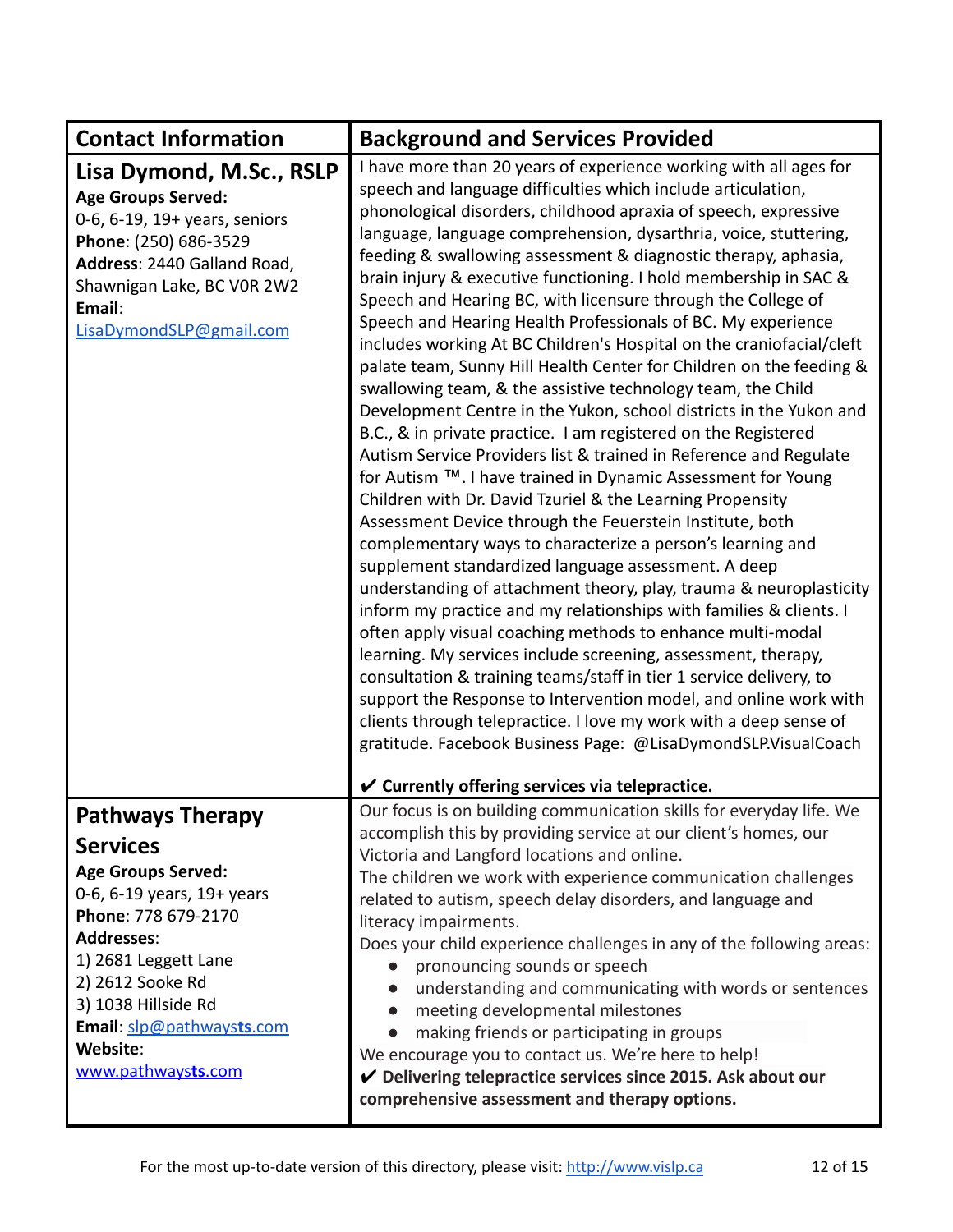| <b>Contact Information</b>                                                                                                                                                                                                                                                      | <b>Background and Services Provided</b>                                                                                                                                                                                                                                                                                                                                                                                                                                                                                                                                                                                                                                                                                       |
|---------------------------------------------------------------------------------------------------------------------------------------------------------------------------------------------------------------------------------------------------------------------------------|-------------------------------------------------------------------------------------------------------------------------------------------------------------------------------------------------------------------------------------------------------------------------------------------------------------------------------------------------------------------------------------------------------------------------------------------------------------------------------------------------------------------------------------------------------------------------------------------------------------------------------------------------------------------------------------------------------------------------------|
| <b>Communicate: Speech</b><br>& Language Services<br>Jane McMullin, M.A.,<br><b>CCC-SLP, RSLP</b><br><b>Age Groups Served:</b><br>3-6, 6-19, 19 years +<br>Phone: 250-744-6379<br>Address: 202-510 Marsett<br>Place, Victoria BC V8Z 7J1<br>Email:<br>jane.mcmullin24@gmail.com | I have enjoyed my work as a speech-language pathologist for more<br>than 30 years, and have supported both children and adults with a<br>wide range of communication needs. My particular areas of<br>interest include: speech sound disorders, including apraxia;<br>phonological processing/literacy learning difficulties, language<br>learning delays and disorders, stuttering, and accent reduction. I<br>have specific experience with Fast ForWord and Reading Assistant,<br>the Lidcombe and Camperdown Programs for stuttering<br>intervention, and the Compton P-ESL Program for accent reduction.<br>Assessment and intervention services are provided.                                                           |
| Thyra Driver, M.Sc.,<br><b>RSLP</b><br>Age groups served:<br>all ages<br>Phone: 604-679-1604<br>Location: Salt Spring Island, BC<br>Email:<br>thyra@speechcombers.com<br>Website:<br>www.speechcombers.com                                                                      | I have experience working with children and adults who<br>communicate in many ways, and I truly enjoy working with families<br>to figure out how to best support communication skills. Previously, I<br>have worked as a speech-language pathologist (SLP) at the Down<br>Syndrome Resource Foundation and the Burnaby School District.<br>Currently, I see clients privately through Speechcombers alongside<br>my work as the Gulf Islands School District SLP. I'd love to hear from<br>you - feel free to get in touch!<br>$\checkmark$ Currently offering services via telepractice.                                                                                                                                     |
| Tamara Lister, M.Sc.<br><b>RSLP</b><br><b>Age Groups Served:</b><br>0-6, 6-19 years<br>Phone: 778.677.4400<br>Address: 100 Saghalie Road,<br>Victoria<br>Email:<br>tamara.lister@gmail.com<br>Website:<br>www.facebook.com/<br>VictoriaSpeechTherapy                            | Supporting children and their families so they can maximize their<br>communication potential while having fun. Speech and language<br>therapy, and auditory (re)habilitation provided in your home.<br>Services include developmental screening, comprehensive<br>assessment, prioritizing goals and family centered therapy.<br>Experience working as a therapist, educational consultant, lecturer,<br>researcher and subject-matter expert. Special interests include<br>language development, sign language, bilingualism, and hearing<br>loss. Registered with the College of SHHP of BC, certified by SAC,<br>member of Speech and Hearing BC, clinical instructor at UBC.<br>Please call for a telephone consultation. |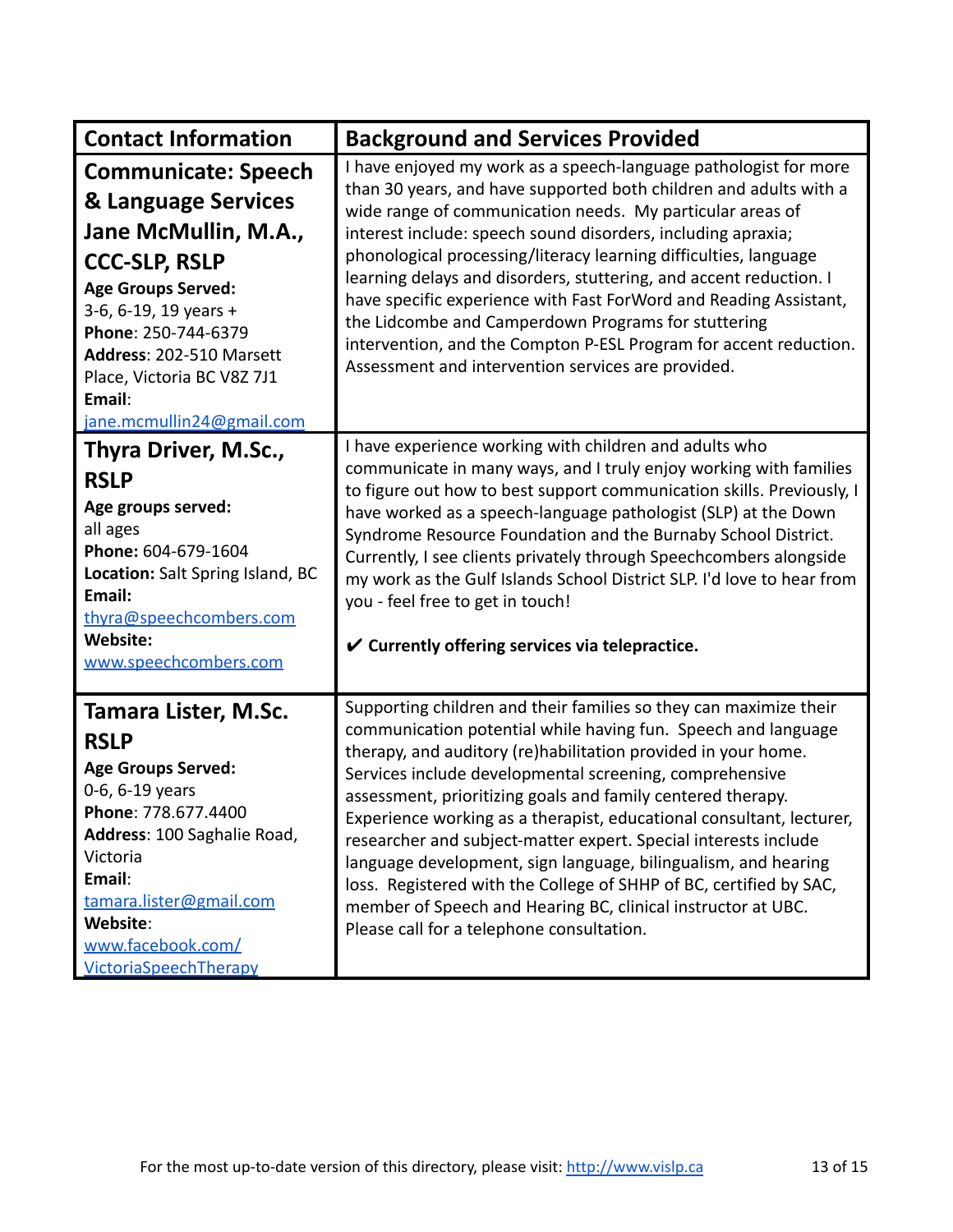| <b>Contact Information</b>                                                                                                                                                                                                                   | <b>Background and Services Provided</b>                                                                                                                                                                                                                                                                                                                                                                                                                                                                                                                                                       |
|----------------------------------------------------------------------------------------------------------------------------------------------------------------------------------------------------------------------------------------------|-----------------------------------------------------------------------------------------------------------------------------------------------------------------------------------------------------------------------------------------------------------------------------------------------------------------------------------------------------------------------------------------------------------------------------------------------------------------------------------------------------------------------------------------------------------------------------------------------|
| <b>Neuromotion</b><br><b>Physiotherapy +</b><br><b>Rehabilitation</b><br>Age Groups Served: All Ages<br>Phone: 250-590-7878<br>Address: 100-775 Topaz Ave,<br>Victoria, BC<br>E-Mail:<br>victoria@neuromotionphysio.com                      | Neuromotion is a physiotherapy and rehabilitation clinic in<br>Victoria, B.C. that provides specialized assessment and treatment<br>services for individuals with neurological conditions. Our clinic's<br>mission is to positively affect the lives of clients and families by<br>combining our knowledge, compassion, and the latest research<br>innovations to provide a rewarding (re)habilitation experience for<br>clients and families.<br>Our speech-language pathology (SLP) services include evaluation<br>and treatment of communication and swallowing disorders<br>related to:   |
| Website:<br>https://www.neuromotionphysio.<br>com/                                                                                                                                                                                           | Spinal cord injury<br>Brain injury and concussion<br>Parkinson's Disease<br>Stroke<br>Dementia<br>Neuromuscular diseases, such as ALS or spinal muscular<br>atrophy<br>The SLP works with family members to establish shared goals and<br>to discuss supports that will enhance speech, language,<br>communication or swallowing skills at home and in the<br>community.                                                                                                                                                                                                                      |
|                                                                                                                                                                                                                                              | $\checkmark$ Currently offering services via telepractice.                                                                                                                                                                                                                                                                                                                                                                                                                                                                                                                                    |
| <b>Arlie Christie, RSLP</b><br><b>Tall Tree Integrated</b><br><b>Health</b><br><b>Age Groups Served:</b><br>All Ages<br>Phone: (250) 658-9222<br>Address: 5325 Cordova Bay Road,<br>Victoria, BC, V8Y 2L3<br>E-Mail: arlie@talltreehealth.ca | Offering family-centered screening, assessment, and treatment of<br>communication challenges for children and adults. With<br>experience in both acute care and community-based<br>rehabilitation, we are dedicated to building functional<br>communication skills for daily life. We are also passionate about<br>family education and communication advocacy to make our<br>community more accessible to those with communication<br>challenges. Supportive communication training for your family or<br>work place is also available. Teletherapy and in-person sessions<br>are available. |
| <b>Website:</b><br>https://www.talltreehealth.ca/spe<br>ech-language-therapy                                                                                                                                                                 | $\checkmark$ Currently offering services via telepractice.                                                                                                                                                                                                                                                                                                                                                                                                                                                                                                                                    |